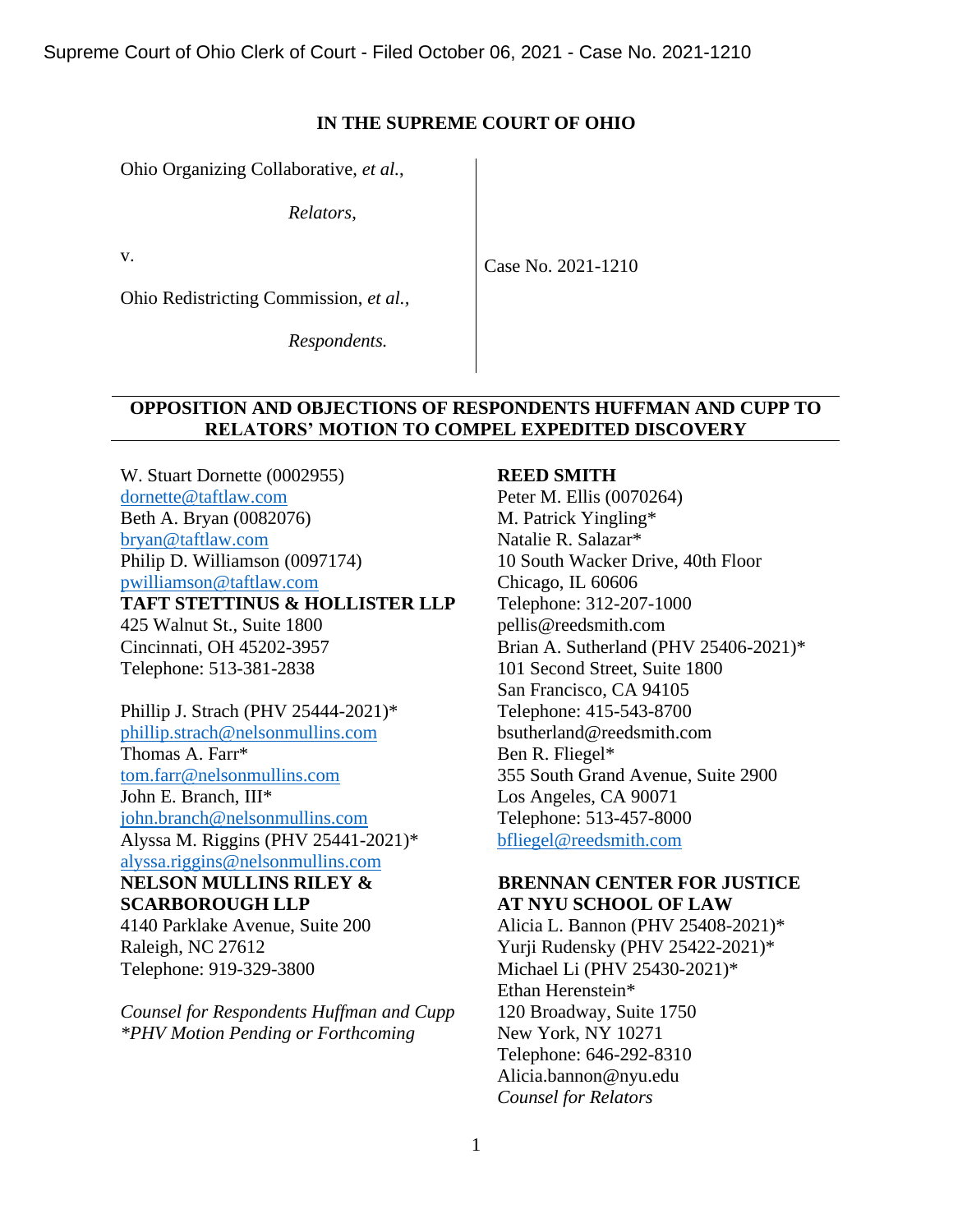For the following reasons, Respondents Senate President Matt Huffman ("President Huffman") and House Speaker Robert R. Cupp ("Speaker Cupp") oppose Relators' motion to compel expedited discovery.

### **INTRODUCTION**

The Ohio Redistricting Commission ("Commission") adopted the general assembly district plan challenged in this action by a supermajority vote of 5 to 2 ("Final Plan"). Relators concede that the districts in the Final Plan fully comply with all of the mandatory districting requirements of the Ohio Constitution overwhelmingly approved by Ohio voters in 2015. The mandatory districting requirements of the Ohio Constitution limit so-called "gerrymandering" by forcing map drawers to follow neutral criteria and keeping communities whole by respecting municipal and other neutral state boundaries. Relators concede that the Commission strictly complied with these neutral limitations. That alone justifies denying Relators' extensive request for discovery. Just because Relators do not like the perceived political results of a neutrally drawn and otherwise constitutional general assembly map is no reason for this Court to allow Relators to unduly burden and disrupt the duties of the members of the Commission, all of whom have constitutional obligations beyond their work on the Commission.

Moreover, the Court already considered Relators same requests for discovery in their motion for scheduling order, which was denied as moot. The Court should reaffirm that ruling now.

### **BACKGROUND**

On November 3, 2015, Ohio voters approved amendments to Article XI of the Ohio Constitution to establish detailed new criteria for legislative districts. The Commission, in full compliance with these amendments, adopted the Final Plan by a supermajority vote of 5-2.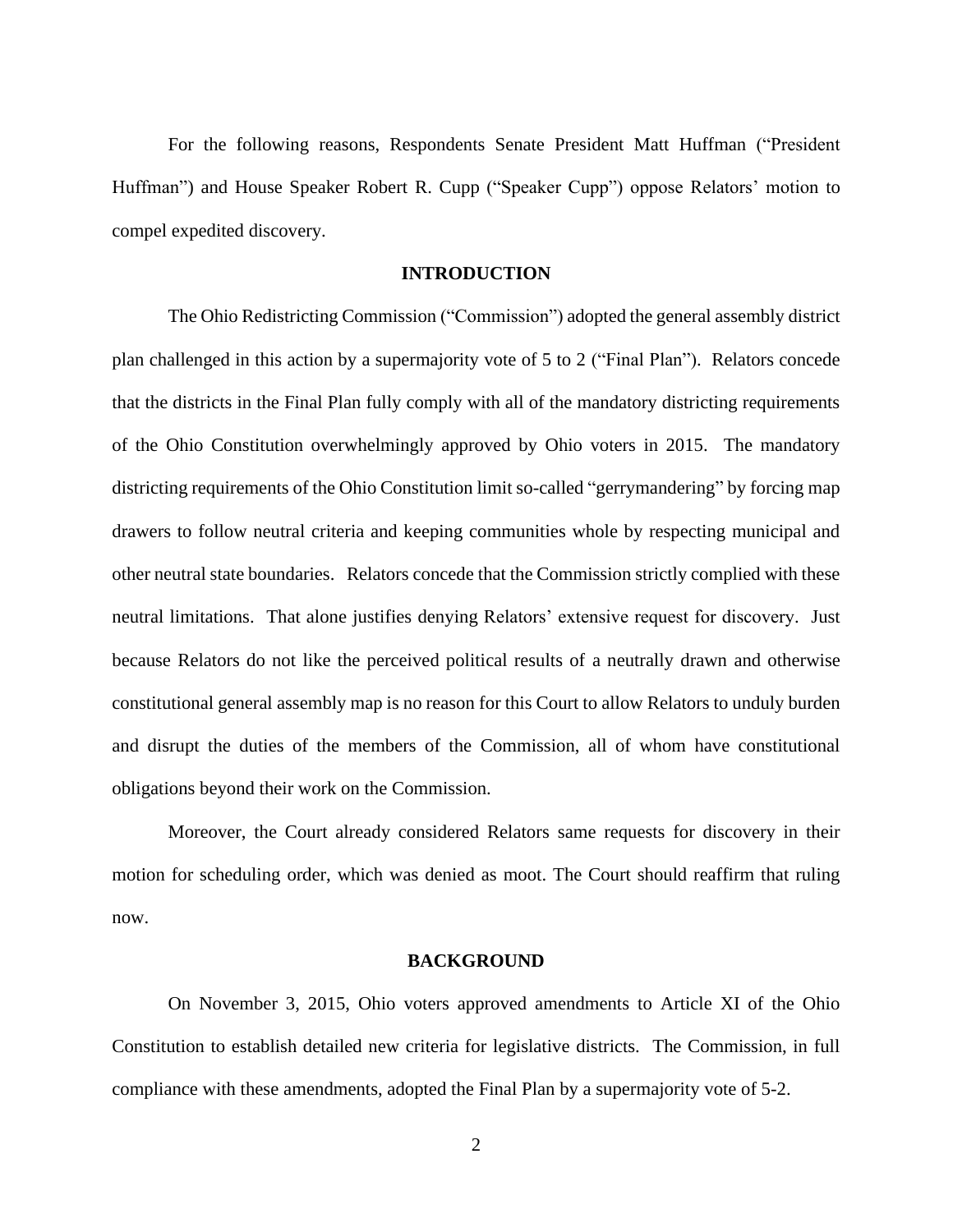The process of creating and adopting the Final Plan was significantly impacted by the decision of the Census Bureau to delay the release of census data until August 12, 2021 - nearly five months later than required by federal law. Notwithstanding this significant delay, the Commission was still able to conduct thirteen public hearings, introduce a proposed general assembly district plan on September 9, 2021, and adopt the Final Plan a few minutes after midnight on September 16, 2021.

Three lawsuits followed. The case of *League of Women Voters of Ohio ("LWV") et al. v. Ohio Redistricting Commission, et al.,* 2021-1193, was filed on September 23, 2021. The next day, the LWV Relators filed a motion for a scheduling order. On September 24, 2021, this Court directed Respondents to file a response to the LWV's motion for a scheduling order on or before September 28, 2021.

On September 24, 2021, the Relators in *Bennett v. Ohio Redistricting Commission et al.,*  No. 2021-1198, filed their complaint. The Bennett Relators filed a motion for discovery and scheduling order on September 27, 2021.

On September 27, 2021, the Relators in *Ohio Organizing Collaborative ("OOC") et al. v. Ohio Redistricting Commission et al.*, No. 2021-1210, filed their complaint. The OOC Relators filed a motion for scheduling order on September 27, 2021.

All the Relators in the three cases asked for identical scheduling orders that included requests for expedited discovery. All the Relators also asked the Court to expedite responses for expert disclosures, responses to interrogatories and requests for production of documents, deposition discovery, as well as the submission of evidence and briefs.

Moreover, all the Relators asked for extremely burdensome discovery, especially considered in the context of this expedited action. The LWV Relators propounded seven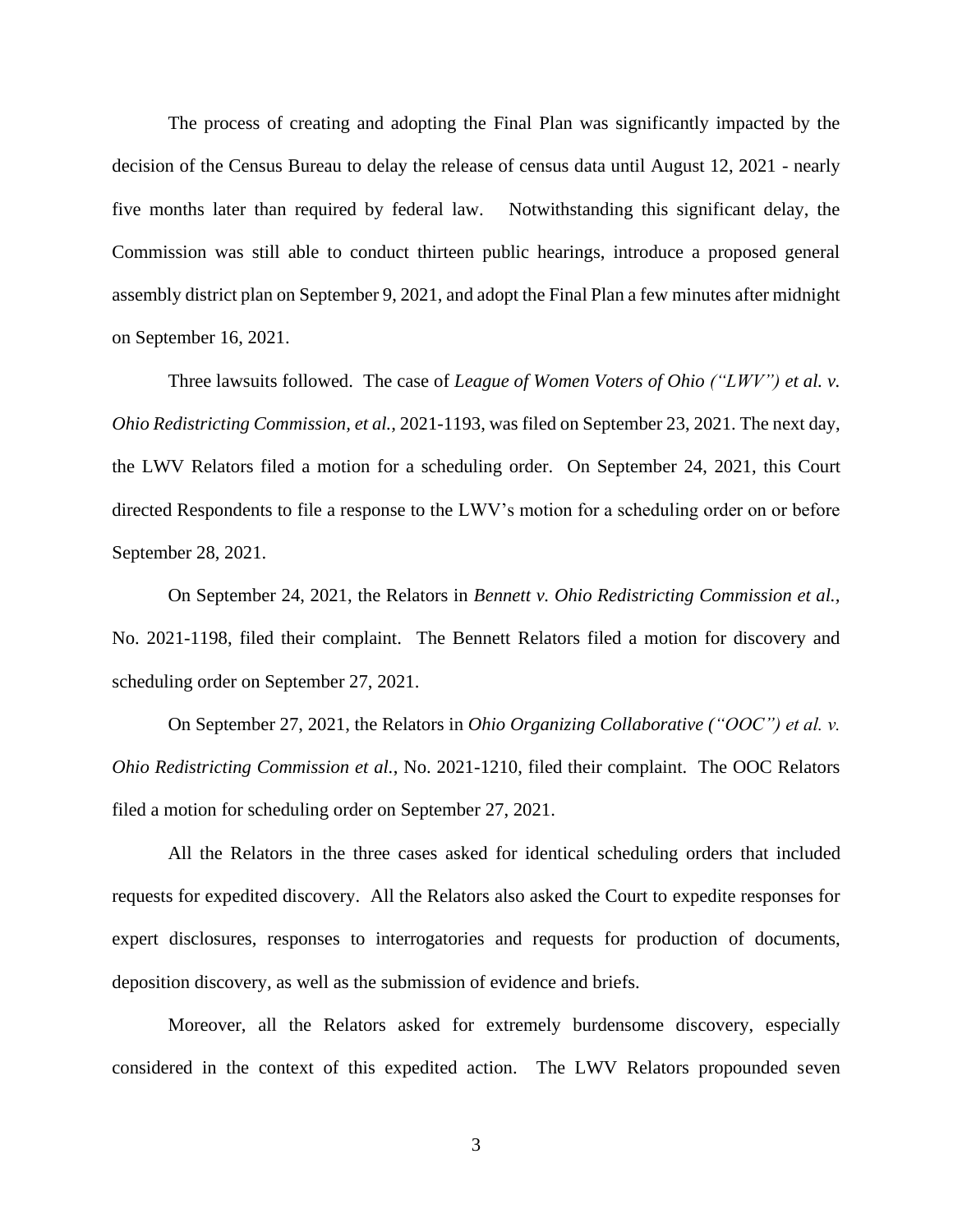Interrogatories each to Respondents Huffman and Cupp seeking the identities of individuals involved in redistricting, descriptions of their roles, and four additional onerous interrogatories seeking information regarding Respondents' knowledge and interpretation of the Ohio Constitution. They also served fifteen Requests for Production of Documents to Respondents Huffman and Cupp seeking "[a]ll communications" relating to drawing general assembly district maps and redistricting generally with dozens of individuals and dozens of entities and their numerous agents. These include, but are not limited to national political parties, any current or former members of the Ohio General Assembly (and their staff), and any current or former U.S. House of Representative or Senator (and their staff and any individuals associated with their PACs). Importantly none of these requests are limited to a relevant time period, and as written, require responses for decades worth of redistricting information. As Respondents Huffman and Cupp have been sued in their official capacities, this requires a search of records dating back to decades of their predecessors.

The Bennett Relators served seven interrogatories each to Respondents Huffman and Cupp. These seek the identities of all individuals involved in drafting any Ohio General Assembly map considered by the Commission, all communications and data any mapdrawer had, and the identities and methods of those involved in drafting the Section  $8(c)(2)$  statement. The Interrogatories also seek the identities of every person who attended any of the state's numerous public hearings. These were served despite the fact that all plans submitted to the Commission were uploaded to a public portal, and Respondents have no background knowledge or information regarding the drafting of the vast majority of plans submitted to the Commission. The Bennett Relators also served four Requests for Production of Documents seeking all documents, all communications, and all data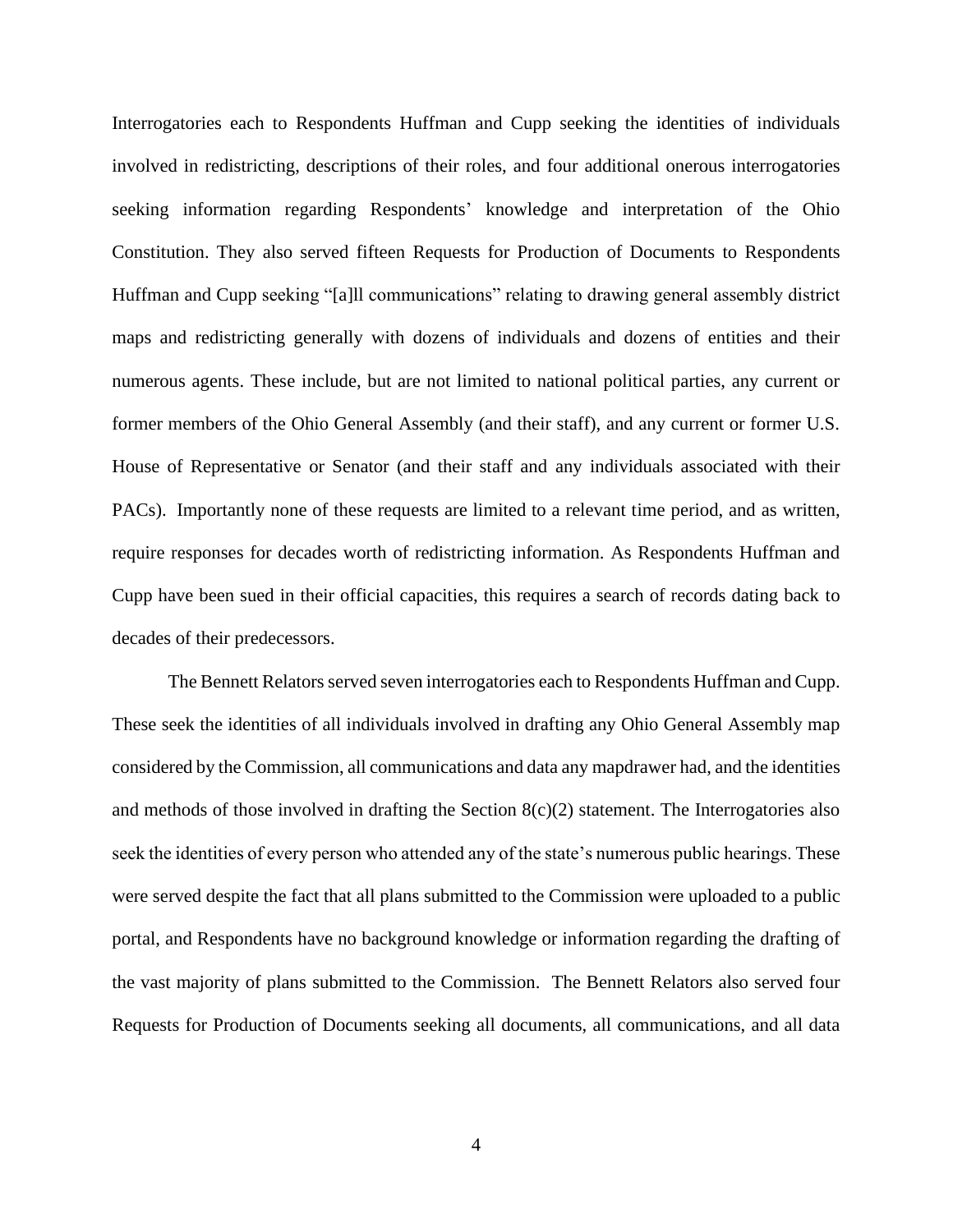viewed, during the drawing of plans submitted on September 9, and September 15, 2021, and any documents and communications related to the Section 8(c)(2) statement.

The OOC also propounded discovery requests. They served nine interrogatories each to Respondents Huffman and Cupp. Many of the interrogatories seek inappropriate information regarding Respondents' knowledge and interpretation of the Ohio Constitution. Moreover, the OOC Relators served thirteen Requests for Production of Documents to the Ohio Redistricting Commission that Respondents Huffman and Cupp would need to participate in responding to. These requests are very onerous seeking, for example, "[a]ll communications regarding redistricting in Ohio" without regard to the type of redistricting or the relevant time period, and all communications with dozens of entities and individuals. These include, but are not limited to national political parties, any current or former members of the Ohio General Assembly (and their staff), and any current or former U.S. House of Representative or Senator (and their staff and any individuals associated with their PACs). Importantly, none of these requests are limited to a relevant time period, and as written, require responses for decades worth of redistricting information. As Respondents Huffman and Cupp have been sued in their official capacities, this requires a search of records dating back decades of their predecessors.

In the instant motion, Relators also seek depositions of Speaker Cupp and President Huffman, as well as Ray DiRossi, a State Senate staffer involved in the mapdrawing process. Relators do not propose any limitations on these depositions such as limits on topics to be examined or the length of time. They seek to take these depositions in a very compressed timeframe. $1$ 

<sup>1</sup> On October 4, Relators served Respondents Huffman and Cupp with notices of deposition. Also on October 4, Relators served Mr. DiRossi with a subpoena to sit for a deposition. For all the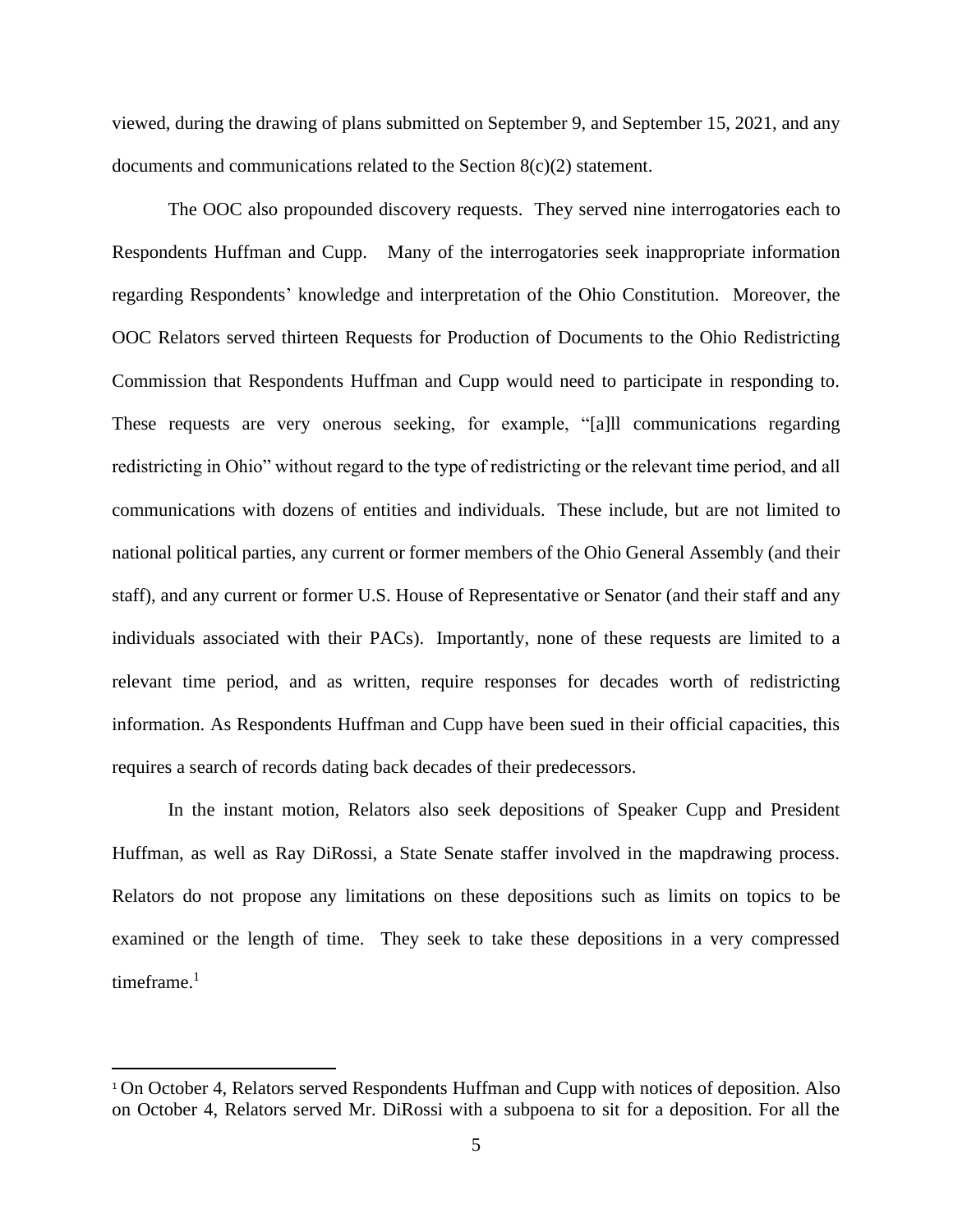Speaker Cupp and President Huffman filed their oppositions to all Relators' discovery plan motions on September 28, 2021. In those oppositions, Speaker Cupp and President Huffman argued that this case primarily involves a legal issue regarding Section 6 of Article XI of the Ohio Constitution and that any discovery beyond the expert disclosures already anticipated by the parties would be unhelpful to this Court's resolution of this case.

On September 29, 2021, the Court, *sua sponte*, entered an order establishing a schedule for further proceedings in this case pursuant to S.Ct.Prac.R. 14.03(B). The Court established deadlines for the filing of evidence (October 22, 2021); Relators' Brief (October 29, 2021); Respondents' Brief (November 5, 2021); and Relators' Reply Brief (November 10, 2021).

The Court also ordered that it would not consider any request for an extension or stipulations for extension. In all three cases, the Court denied the Relators' motions in favor of the procedure established in its own *sua sponte* order. None of the orders provided for any form of discovery and did not provide for any discovery that would be expedited under any applicable Ohio rules of procedure.

#### **ARGUMENT**

 Relators' motion should be denied because this Court has already resolved these issues when it denied Relators' motion for scheduling order in this case. The order was entered pursuant to S.Ct.Prac.R. 14.03(B). This order establishes the evidence and other materials that will be considered by the Court in resolving this case but does not provide for discovery, much less the expedited discovery requested by Relators.

reasons stated herein, the Court should enter a protective order precluding these depositions from occurring.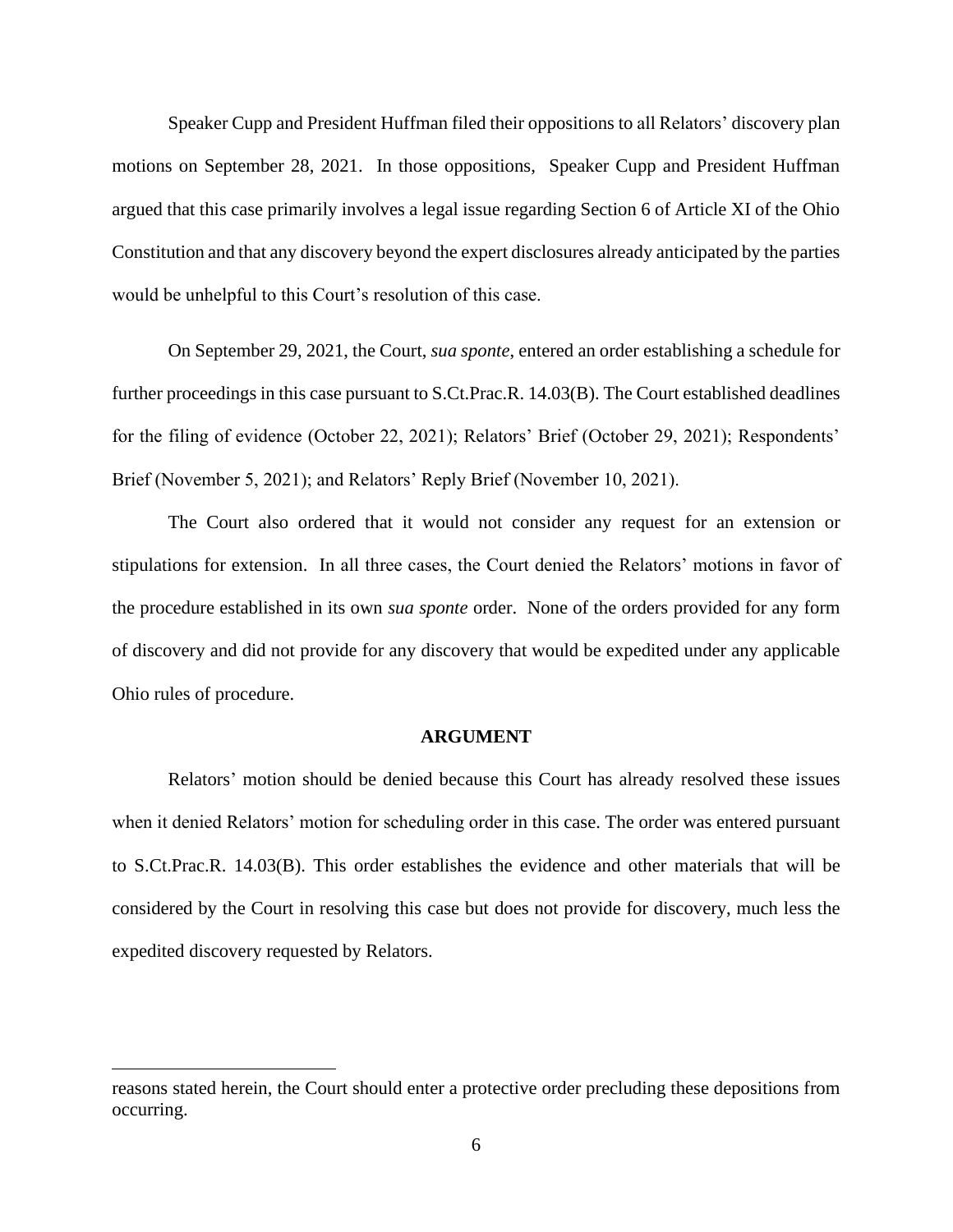The Court's *sua sponte* order of September 29, 2021 clearly denied Relators request to conduct discovery in this case and outlined the only materials that the Court will consider in reaching a decision. Respondents Cupp and Huffman have pointed out that the issues in this case are primarily legal and can be evaluated with, at most, expert testimony that has already been prepared or is in the process of being prepared. Relators offered no justification to the Court for the extensive discovery they are requesting in light of the clear (and identical) legal issues presented by the three complaints. Relators also did not rebut Respondents' argument that their claims under Section 6 are not even actionable and do not warrant extensive discovery as a result. In its September 29 order, this Court declined to order expedited discovery and should reaffirm that ruling now.

The issues presented in this case simply do not warrant the extremely comprehensive and burdensome discovery sought by Relators. Because Relators do not allege that the Final Plan violates any of the mandatory requirements of Sections 2, 3, 4, 5, or 7 of Article XI, any issues regarding Section 6 are irrelevant. Indeed, Section 9(D)(3)(c) of Article XI makes it clear that the Court does not have the authority to order a remedy related to Section 6 unless the Court finds that one of the mandatory requirements has been violated. *See* Article XI, Section 9(D)(3)(c) (in considering a 4-year map the Court must find that the "plan significantly violates those requirements [of Sections 2, 3, 4, 5, or 7]" before it can order the Commission to adopt a new plan). Relators make no allegations about compliance with Sections 2, 3, 4, 5, or 7. Therefore, they are requesting discovery on an issue that this Court should not reach. That alone justifies the denial of discovery and requiring the parties to submit the case on the existing record.

A reaffirmance by this Court that discovery is not permitted under these circumstances would be supported by the text and history of Rule 14.03. For instance, it is notable that Rule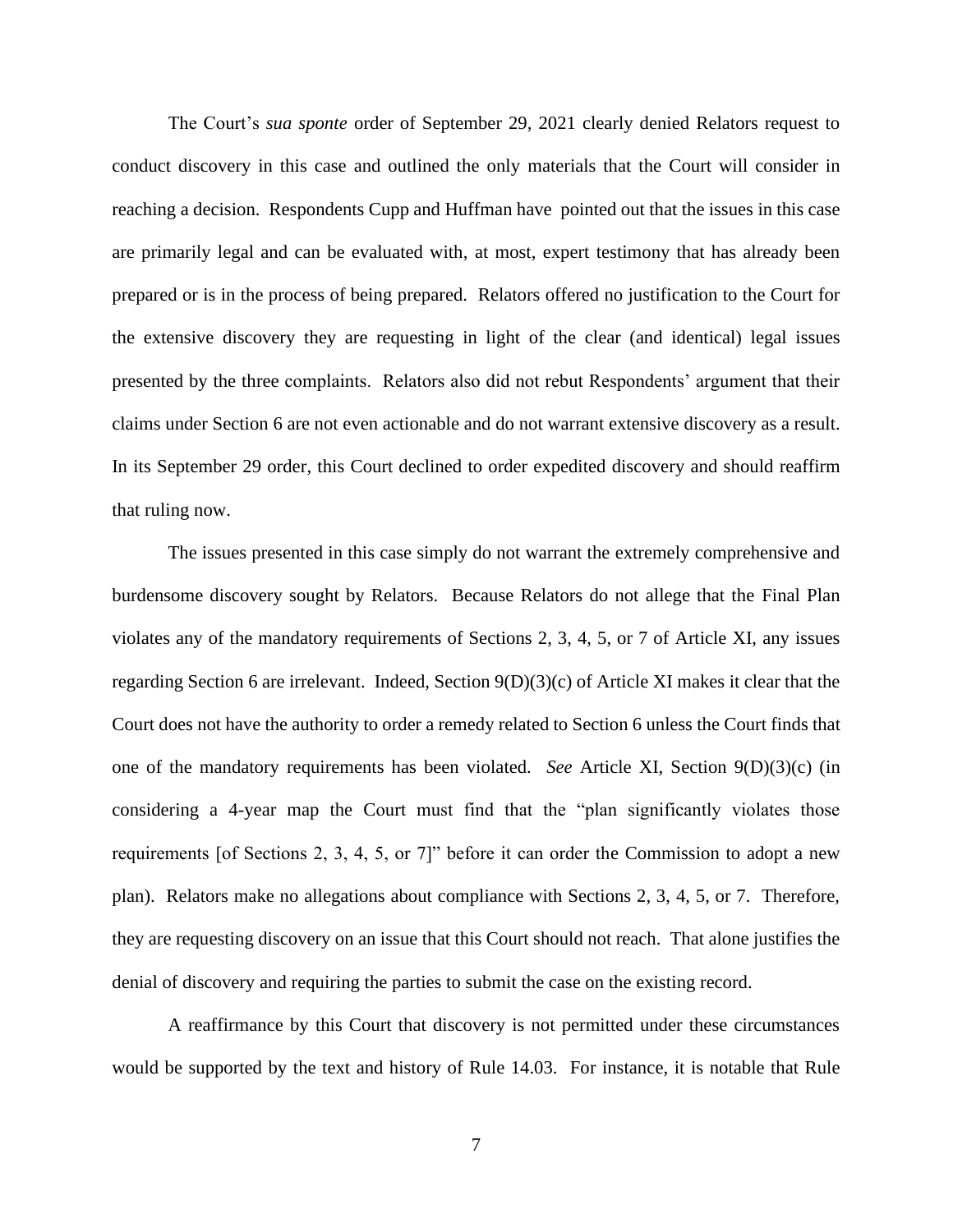14.01 dealing with petition challenges specifically references the Ohio Rules of Civil Procedure as well as specific forms of discovery such as "depositions, interrogatories, requests for production of documents, and subpoenas." S.Ct.Prac.R.  $14.01(C)(2)$ . No such language appears in Rule 14.03 which specifically deals with apportionment cases. This is not surprising as this rule was added after this Court's ruling in *Wilson v. Kasich* in 2012, in which several Justices of this Court noted that apportionment cases primarily involve the review of the plan itself, not the subjective thoughts or statements of the mapdrawers. *See Wilson v. Kasich,* 134 Ohio St.3d 221, 2012-Ohio-5367, at ¶31.

Next, the expedited discovery requested by Relators is unnecessary. First, the offices of Speaker Cupp and President Huffman have already responded to multiple voluminous requests for public records related to redistricting from the ACLU of Ohio, counsel for the Relators in one of these cases. Relators' motion for scheduling order in Case No. 2021-1193 detailed the extensive public records requests and the resultant responses. Through these responses, Relators already have access to thousands of pages of documents related to the general assembly redistricting. In addition to these documents, Relators may access the website of the Ohio Redistricting Commission which contains an abundance of information about the process and the Commission meetings. Indeed, Relators have already submitted transcripts of the Commission meetings. Moreover, the Relators in all three actions attached a total of four expert reports to their initial complaints. These reports analyze ad nauseum the alleged political leanings of districts in the Commission maps and numerous non-Commission maps. Plainly these experts have access to a wealth of data and information which allowed them to prepare these extensive reports. In light of all of the information already available to Relators and given the very narrow window of time allowed by the Court to compile evidence, further discovery is inappropriate and disruptive.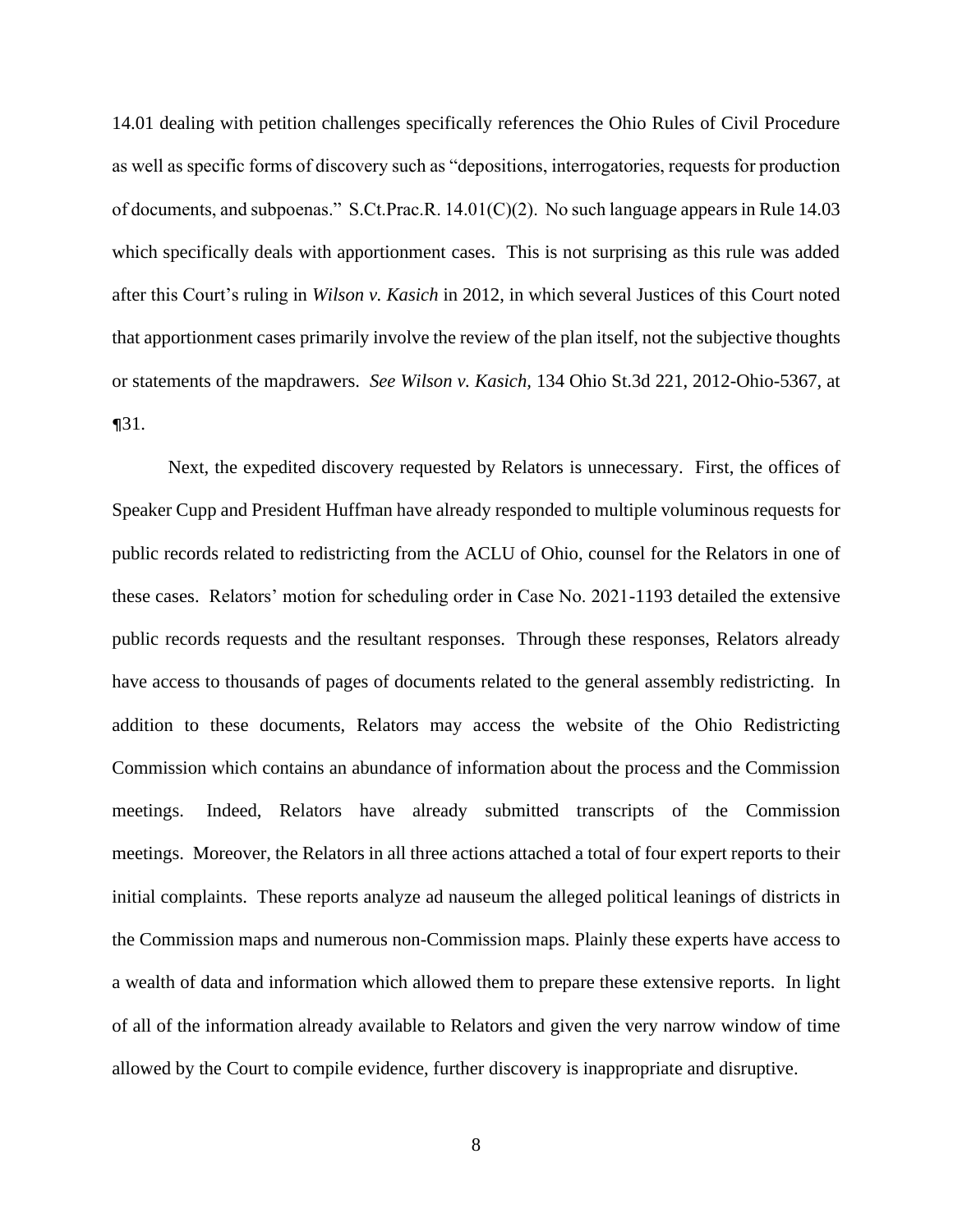Finally, the discovery requested by Relators would be highly disruptive to the constitutional obligations of Speaker Cupp and President Huffman in light of their ongoing duties and their roles on the Commission as it relates to congressional redistricting. The Commission's deadline to adopt congressional districts is the end of this month, October. This and other constitutional deadlines regarding congressional districts mean that respondents are actively working to ensure that Ohio has legal congressional districts in place. Their duties overlap with this Court's deadline of October 22 to file evidence. The expedited discovery sought by Relators would require these Ohio constitutional officers to spend numerous days responding to written discovery requests, preparing for depositions, and then being deposed.

But to what end? The so-called evidence from the Commission members is irrelevant to the final legal determination this Court is confronted with in this case. The Relators have not alleged that the Final Plan violates any mandatory requirement of the Ohio Constitution. They simply allege that the Final Plan does not comply enough with their understanding of the aspirational standards in Section 6.

In their motions, all of the Relators argue that discovery is needed on the Commission's "attempt" to comply with Section 6. That is a red herring. The Commission adopted a statement required by the Ohio Constitution on this issue. The expert witnesses in this case will surely submit large evidence on that issue. There is no other discovery that is needed on that issue. Furthermore, the copious amounts of additional discovery sought by Relators on this issue is not only unnecessary, but will prejudice Respondents' ability to present their case on the merits.

Relators may argue that they need to know the mental impressions or internal communications of certain Commission members regarding the Final Plan adopted by the Commission and the attempt to comply with Section 6. This is incorrect. The mental impressions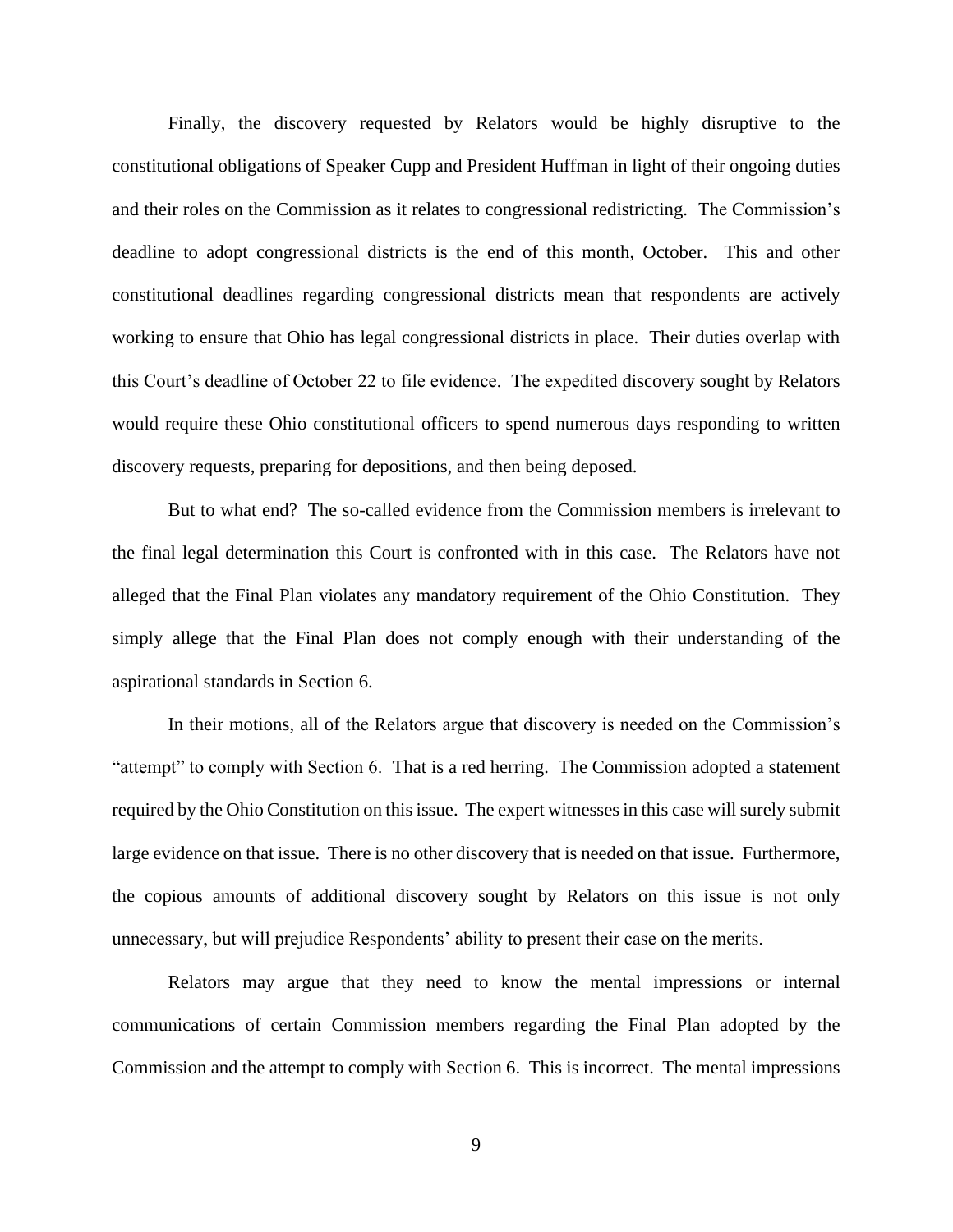and private communications of commission members are irrelevant. *See Incorporated Village of Hicksville v. Blakeslee,* 103 Ohio St. 508, 518 (1921); *Plain Local Sch. District Bd. of Educ. v. DeWine,* 464 F. Supp. 3d 915, 920-23 (2020).

Finally, the OOC Relators argue that they have brought claims different from the LWV Relators and Bennett Relators. Those claims should not affect the discovery issue in this case. Those claims are raised under Article I, Sections 2, 3, and 11 of the Ohio Constitution. But those are general provisions that do not control over the specific rules regarding General Assembly redistricting. Article XI specifically covers General Assembly redistricting and, therefore, that article precludes any theoretical claims from being made under other general provisions in the Ohio Constitution. "Special constitutional provisions relating to a subject will control general provisions in which, but for such special provisions, the subject might be regarded as embraced." *State ex re. Maxcy v. Saferin*, 155 Ohio St. 3d 496, 2018-Ohio-4035, at ¶ 10 (quoting *Akron v. Roth*, 88 Ohio St. 456, 461, (1913)) (holding the more-specific constitutional provisions in Article XVIII, Sections 8 and 9 of the Ohio Constitution control amendments to city charters, not Article II, Section 1f).

#### **CONCLUSION**

For the foregoing reasons, Respondents move that Relators' motion for expedited discovery be denied.

Respectfully submitted this the  $6<sup>th</sup>$  day of October, 2021

By: /s/ Phillip J. Strach Phillip J. Strach(PHV 2021-25444)<sup>†</sup> phillip.strach@nelsonmullins.com Thomas A. Farr(PHV 2021-25461)\* tom.farr@nelsonmullins.com John E. Branch, III(PHV 2021-25460)\* john.branch@nelsonmullins.com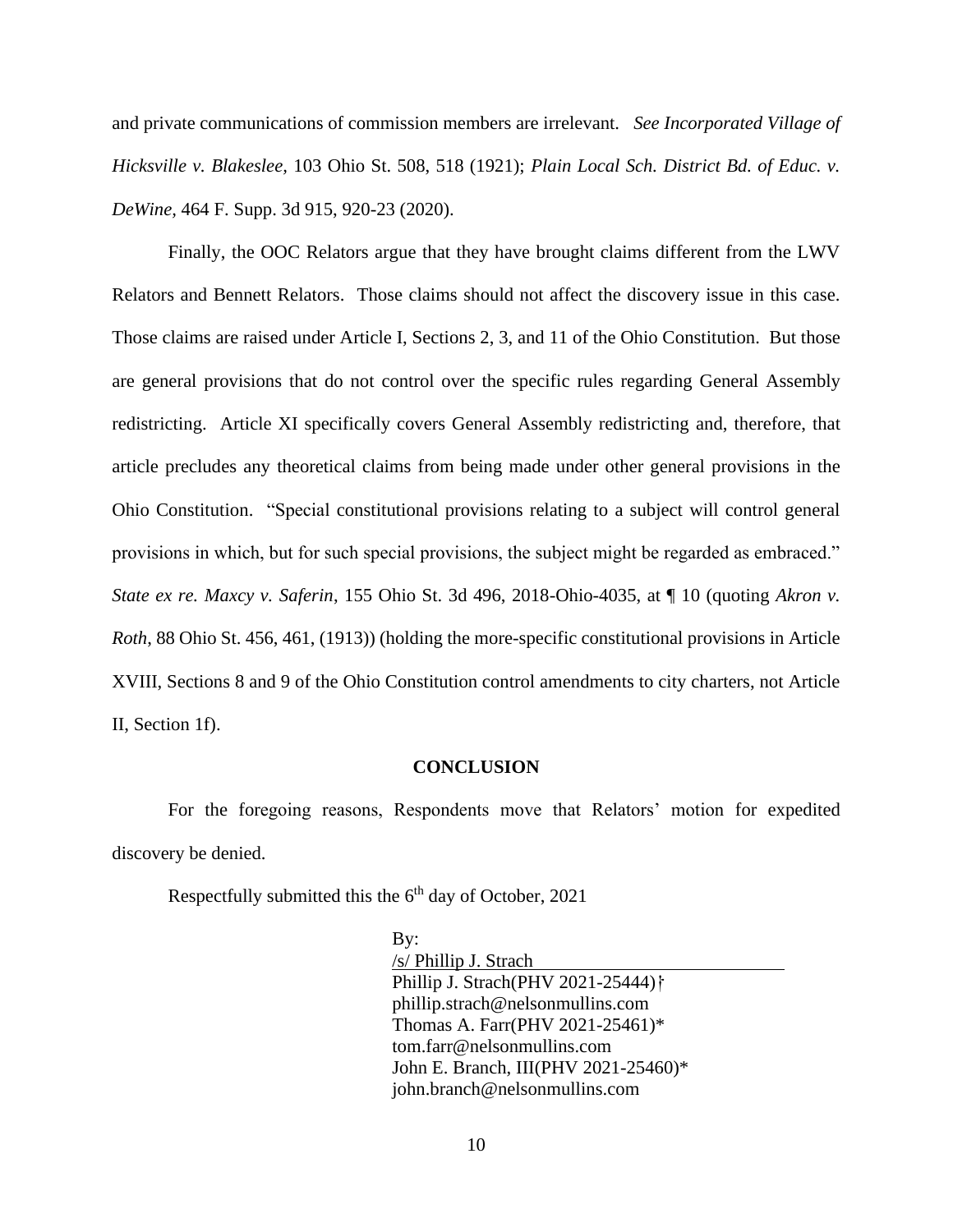Alyssa M. Riggins(PHV 2021-2544)} alyssa.riggins@nelsonmullins.com NELSON MULLINS RILEY & SCARBOROUGH LLP 4140 Parklake Avenue, Suite 200 Raleigh, NC 27612 Telephone: (919) 329-3800 ⸷Pro Hac Motion Pending \*Pro Hac Motion Forthcoming

W. Stuart Dornette (0002955) Beth A. Bryan (0082076) Philip D. Williamson (0097174) TAFT STETTINIUS & HOLLISTER LLP 425 Walnut Street, Suite 1800 Cincinnati, OH 45202-3957 Telephone: (513) 381-2838 dornette@taftlaw.com bryan@taftlaw.com pwilliamson@taftlaw.com

*Special Counsel to Attorney General Dave Yost Counsel for Respondents Senate President Matt Huffman and House Speaker Robert Cupp*